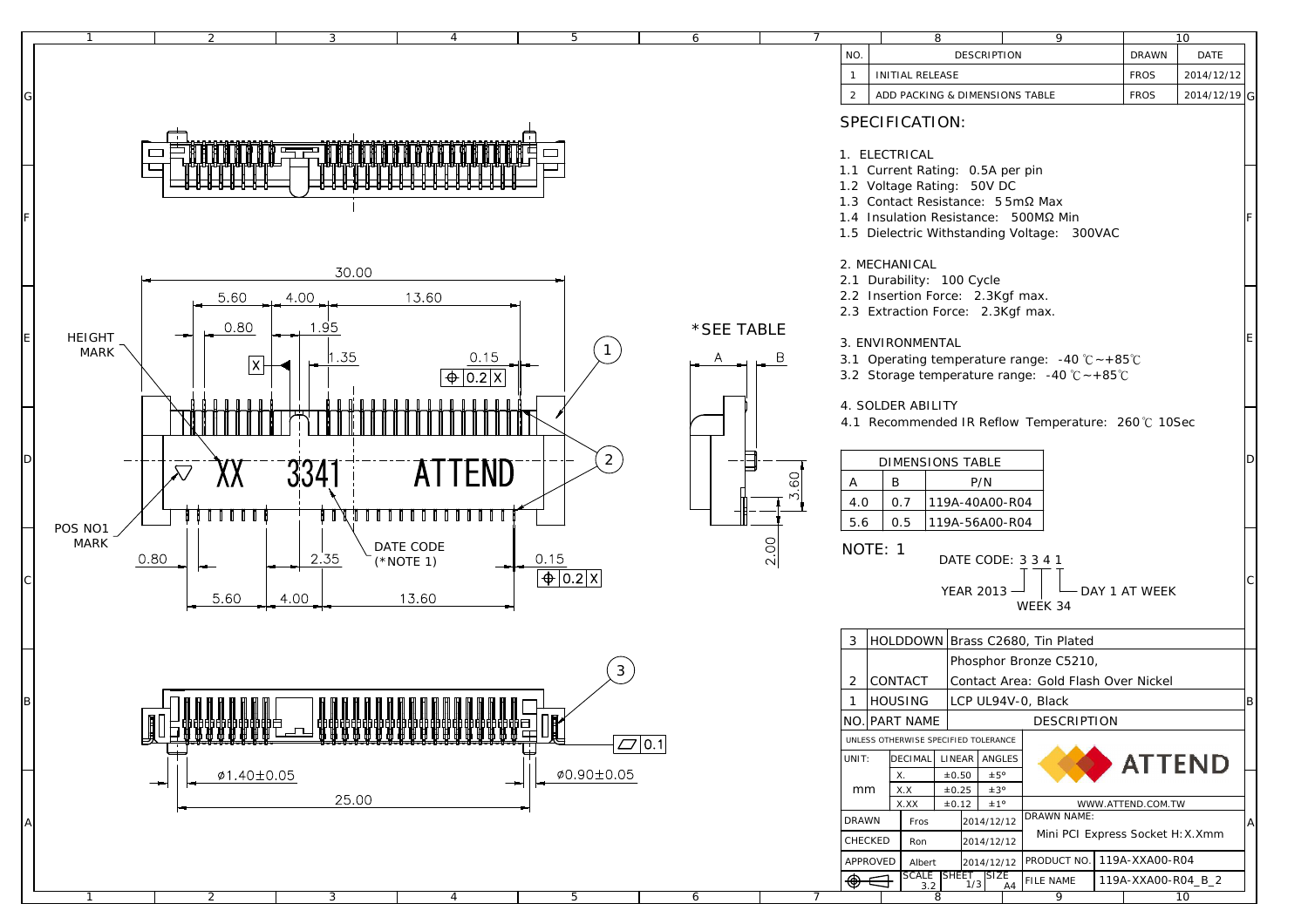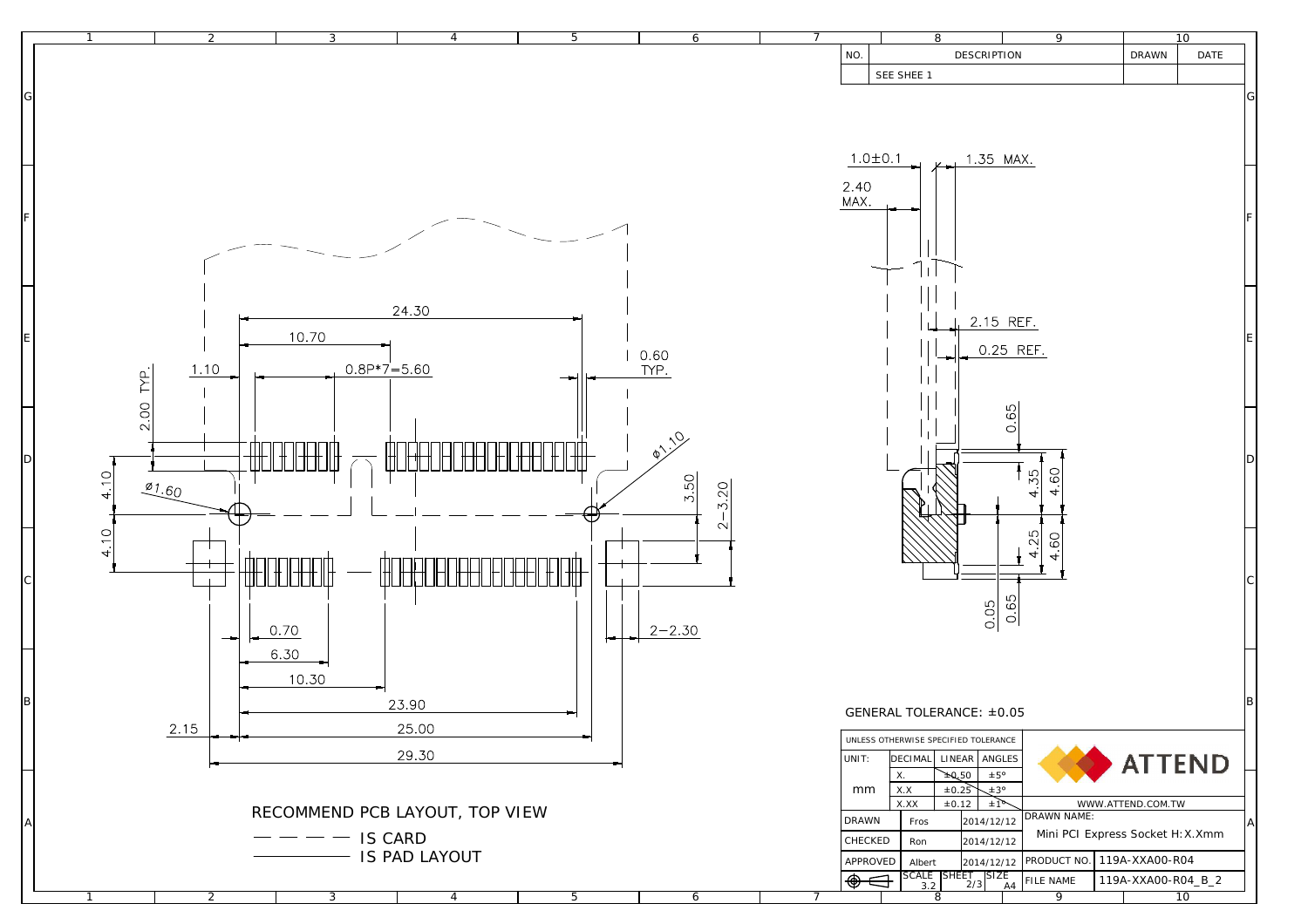![](_page_2_Figure_0.jpeg)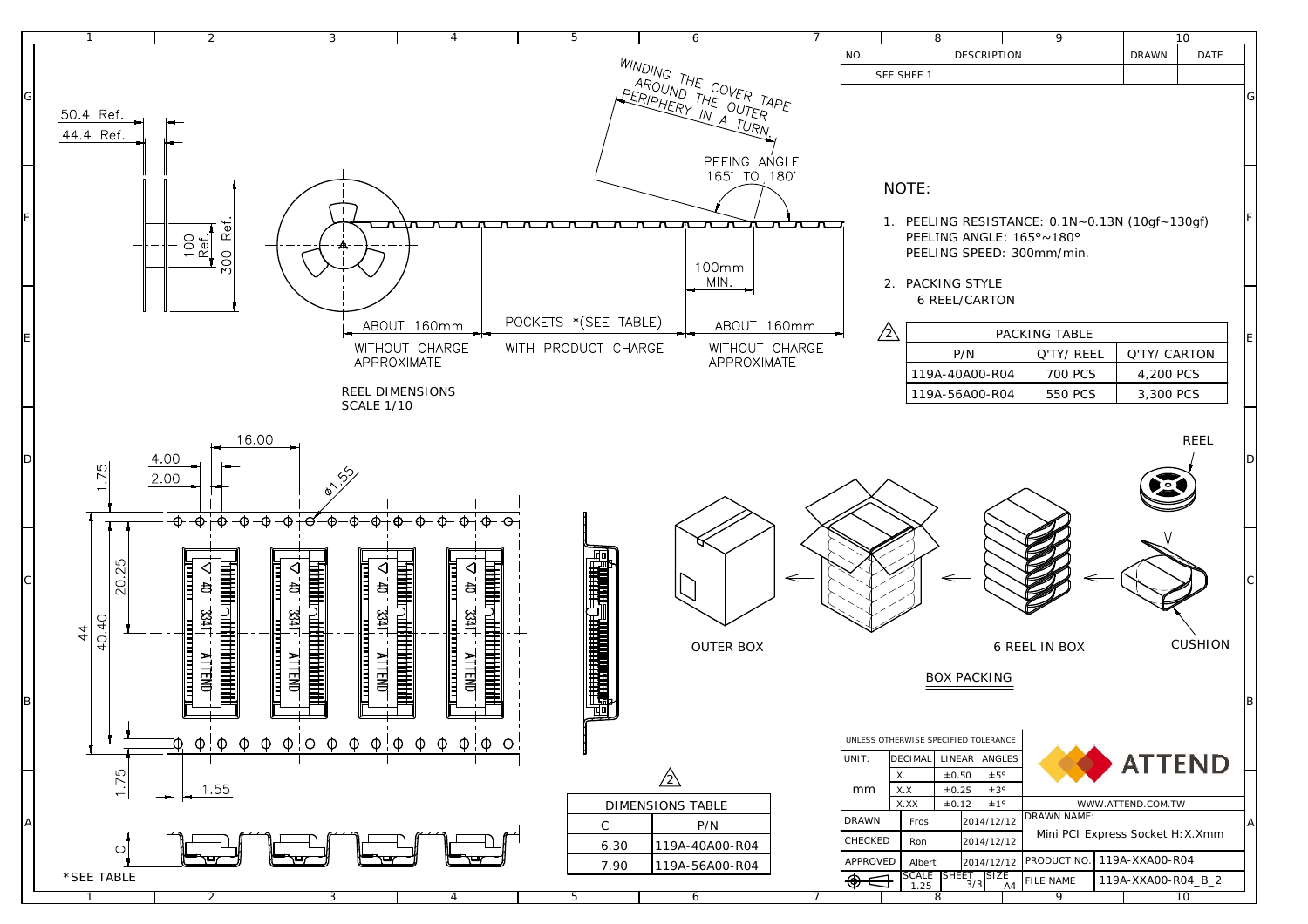![](_page_3_Figure_0.jpeg)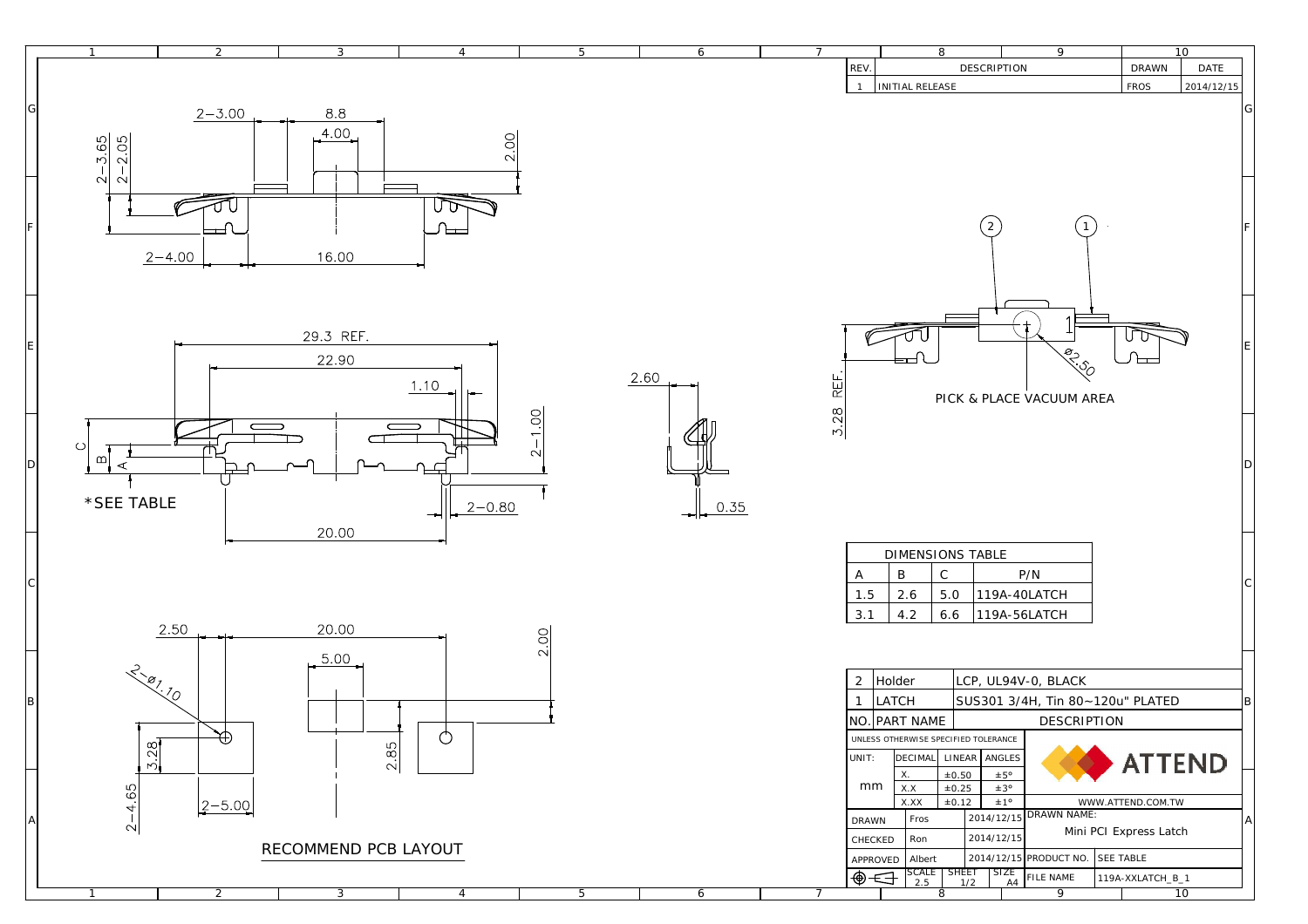![](_page_4_Figure_0.jpeg)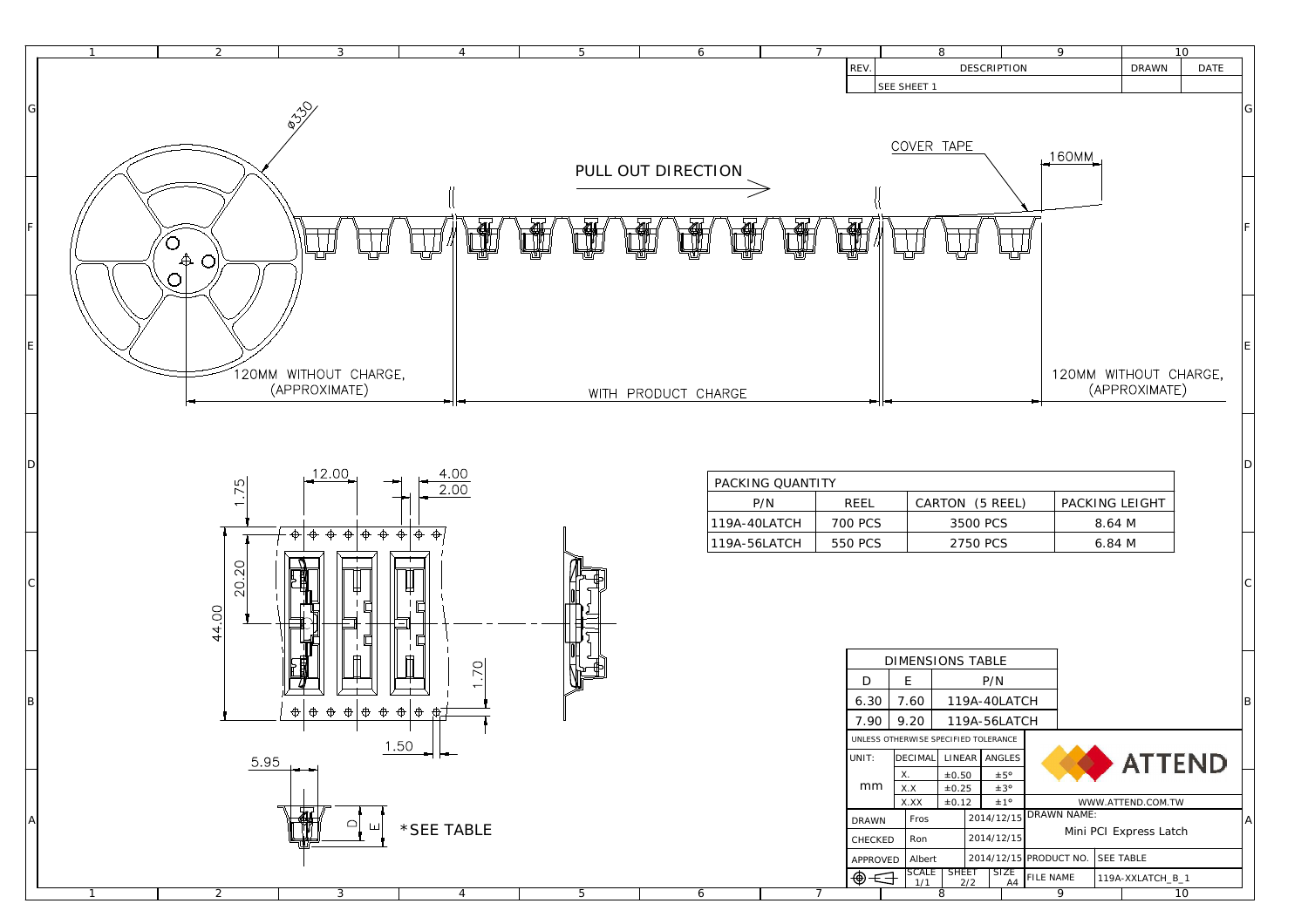![](_page_5_Figure_0.jpeg)